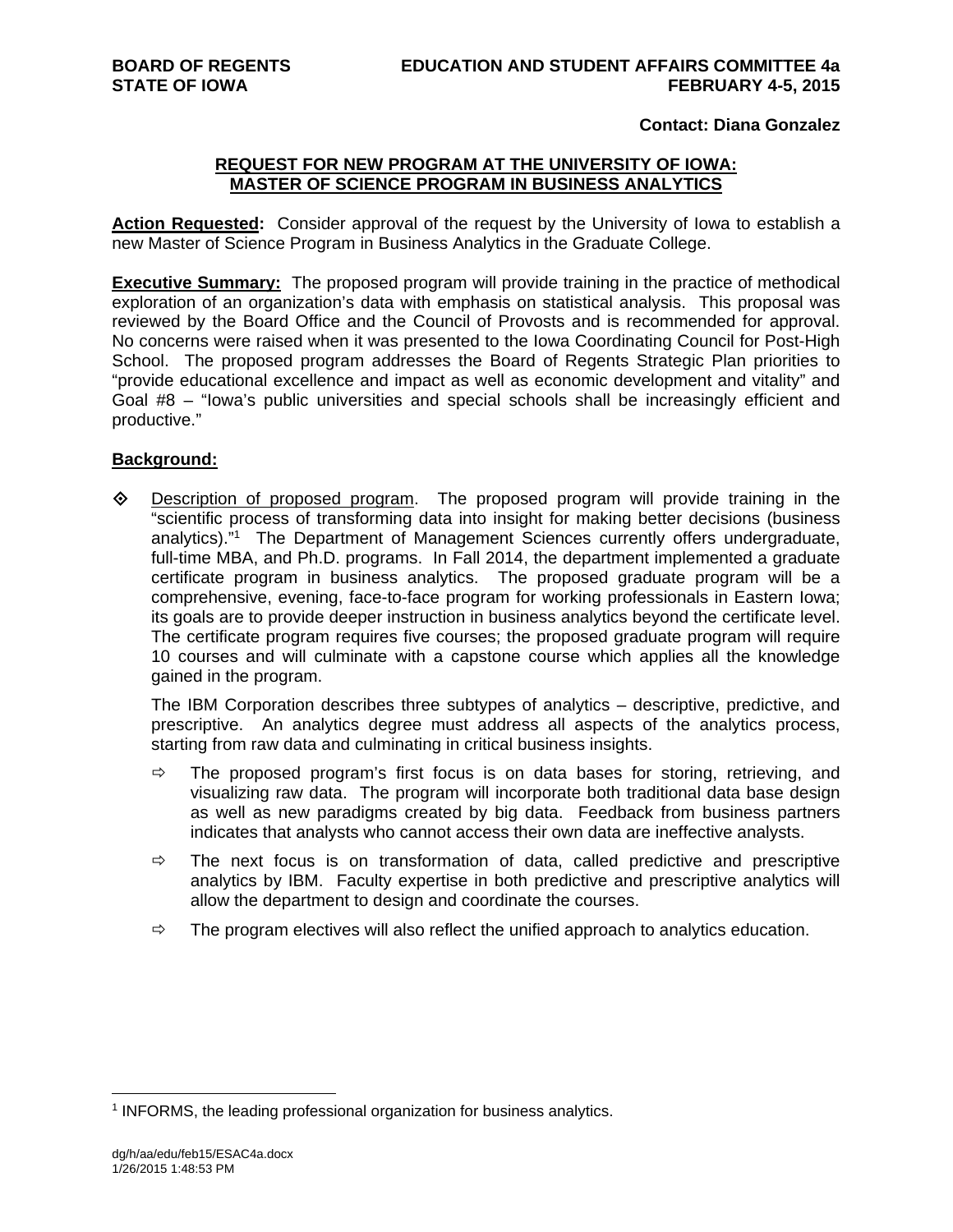◆ Need for proposed program. Today's businesses face increasing amounts of data. For example, in 2010, a Gartner, Inc. survey found that nearly 50% of large companies see data growth as their biggest infrastructure challenge,<sup>2</sup> and Eric Schmidt, Executive Chairman of Google, stated that "we now collectively create every two days as much data as we did anytime up until 2003."3 Companies also realize that they must be able to access and analyze these data intelligently. A 2011 Accenture analysis found that "Companies that invest heavily in advanced analytical capabilities outperform the S&P 500 on average by 64%."4

As the recognition of analytics has grown, so has the demand for analytics education to train skilled workers. A 2011 report by the McKinsey Global Institute found that "demand for deep analytical talent in the United States could be 50 to 60 percent greater than its projected supply by 2018."5 A 2014 survey by IDG Enterprise concluded that "organizations are facing numerous challenges with big data initiatives and limited availability of skilled employees."<sup>6</sup> Although various educational programs have existed since the 1970s under different names, recently, numerous programs are appearing through the United States under the unified name "analytics." In addition, the *Certified Analytics Professional* credential is now an option for analytics professionals. Several Big 10 schools have created analytics programs.

- $\Diamond$  Link to institutional strategic plan. The University's strategic plan seeks to "enhance undergraduate, graduate, and professional education, health care, and other services provided to the people of Iowa." During 2013-2014, the University initiated a Cluster Hire Initiative in Informatics. The proposed program supports and aligns with these goals and initiatives. The strategic plan of the Tippie College of Business includes the following goal: "Transforming students and business professionals through rigorous, innovative instruction and lifelong learning grounded in the Tippie values."
- Relationship to existing programs at SUI. Programs with aligned goals include Computer Science, School of Library and Information Sciences, and the Interdisciplinary Graduate Program in Informatics which will be supported by the cluster hire in Informatics. The proposed program will serve working professionals and their companies in an accessible, evening format. The focus on business analytics entails a specific approach targeting the core business disciplines of business (operations, information technology, finance, marketing, accounting, and human resources). The proposed program will enhance opportunities for students and faculty in the Marketing, Finance, and Computer Science departments as well as in informatics. It will also enhance the offerings of the MBA-PM and full-time MBA programs.

4 Accenture research report, "The Analytics Advantage;"

http://www.accenture.com/SiteCollectionDocuments/microsites/seb/Accenture\_The\_Analytics Advantage\_FinTech\_Discussion.pdf.

 $\overline{a}$ <sup>2</sup> Gartner, Inc. research report, "User Survey Analysis: Key Trends Shaping the Future of Data Center Infrastructure Through 2011;" https://www.gartner.com/doc/1456136.

<sup>3</sup> TechCrunch article, "Eric Schmidt: Every 2 Days We Create as Much Information as We Did Up to 2003;" http://techcrunch.com/2010/08/04/schmidt-data.

<sup>5</sup> McKinsey research report, "Big Data: The next frontier for innovation, competition, and productivity;" http://www.mckinsey.com/insights/business\_technology/big\_data\_the\_next\_frontier\_for\_innovation. 6 IDG Enterprise survey; http://www.idgenterprise.com/report/big-data-2.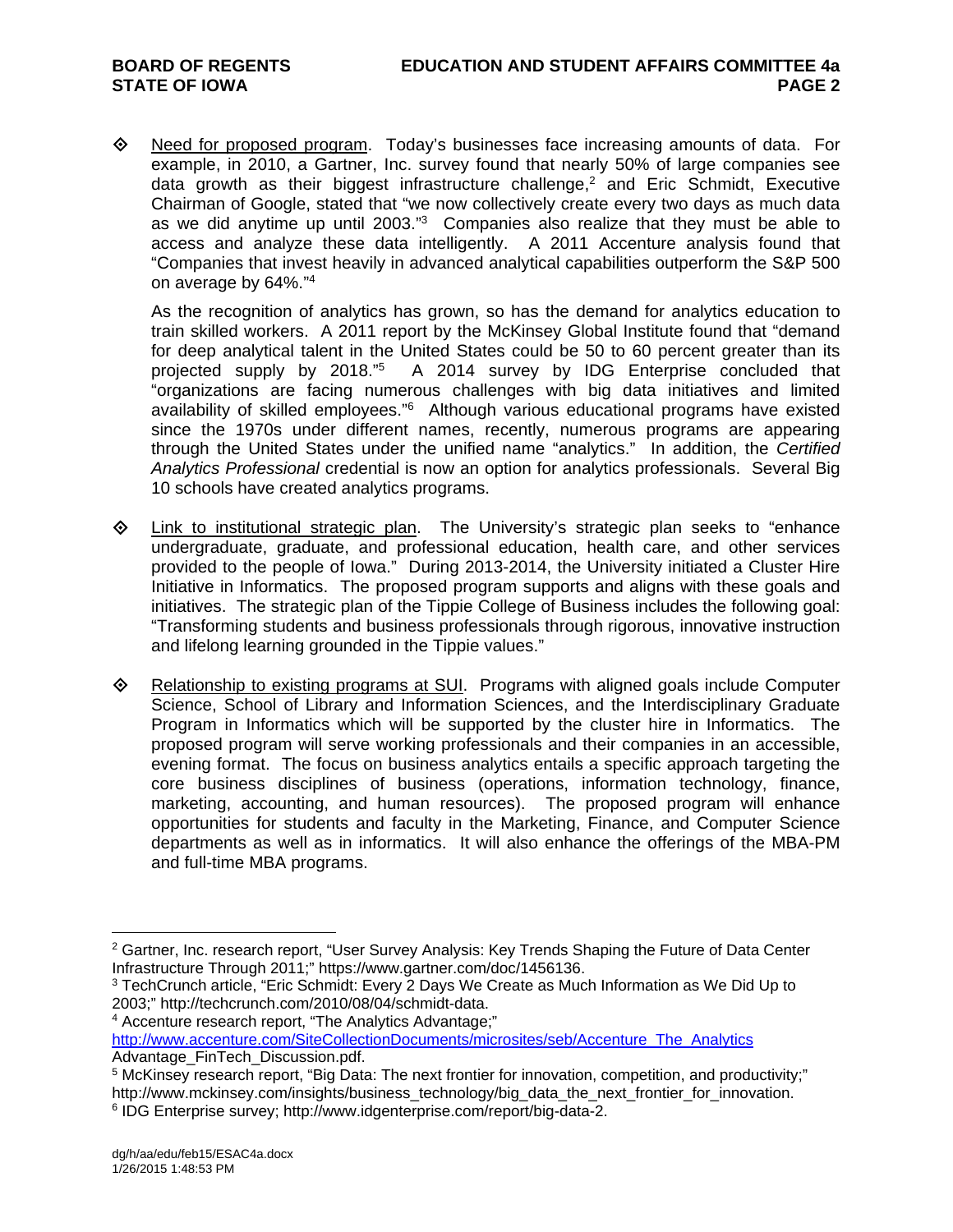- $\Leftrightarrow$  Relationship to existing programs at other colleges and universities. Iowa State University is in the process of developing a Master of Science Program in Business Analytics and intends to submit it to the Education and Student Affairs Committee in March 2015; details were shared with the University of Iowa in June 2014. The two programs share the following similarities:
	- $\Rightarrow$  Both programs lead to the same degree with the same number of required semester hours.
	- $\Rightarrow$  Both proposed curricula cover a number of common topics in business analytics, including data visualization, statistical analysis, and social media analysis.
	- $\Rightarrow$  Both programs include a capstone project course.
	- $\Rightarrow$  Approximately 40%-50% of the topics overlap between the two programs.
	- $\Rightarrow$  Both programs will allow students to proceed at their own pace.

The two programs differ in terms of structure and delivery, as well as target audience.

- $\Rightarrow$  The proposed program is a face-to-face evening program designed for delivery at existing facilities (starting in Cedar Rapids, and including Des Moines, Iowa City, and the Quad Cities), while ISU's program will use a blended approach primarily with online courses. The university is using feedback from students that in-class instruction is particularly important for courses with a significant quantitative component. Students prefer the more highly structured delivery, accountability, and faculty/student contact offered in-class. The multi-location facilities provide an opportunity to expand face-to-face delivery to population and business centers in the state.
- $\Rightarrow$  The proposed program will allow students to take classes at their convenience over several semesters (offering students a menu of electives) whereas ISU's program will require students to take the same schedule of classes as a cohort.
- $\Rightarrow$  The proposed program, delivered by the Department of Management Sciences, will focus on the "business" half of "business analytics" while ISU's program will be an interdisciplinary program involving several departments and colleges. While the basic tools and techniques of analytics are interdisciplinary in their potential for application across fields, the university projects that the target market (working professionals in Iowa businesses) will benefit from a consistent instructional context of business applications, cases, problems, and examples. "Business faculty will also have a stronger and more consistent orientation than an interdisciplinary faculty."

Loras College provides an undergraduate program, a graduate certificate, and an evening specialty MBA in business analytics. The certificate is a 10-week online program which costs \$4,000 per student with discounts for corporate groups. Loras' MBA program is a 38 credit hour, on-campus, face-to-face, evening program with a tuition cost of \$795 per credit hour. Loras's MBA courses have a greater emphasis on organizational issues, such as ethics, communication, and leadership than the proposed program which will focus more deeply in the technical aspects of Business Analytics.

The University of Iowa's proposed 30 credit hour program can be completed in as little as 24 months. The tuition rate will be \$665 per credit hour.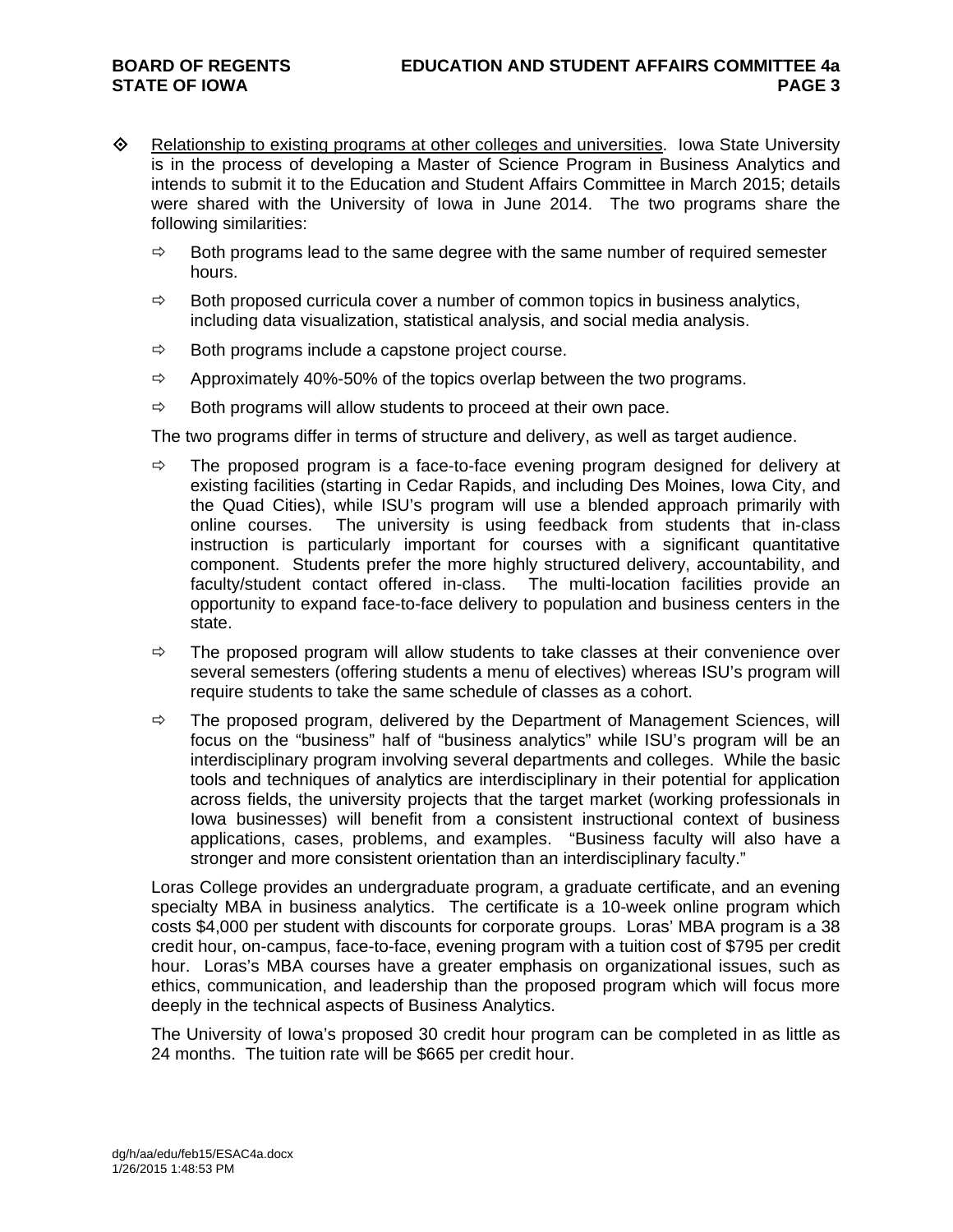$\diamond$  Unique features. The University of Iowa's Department of Management Sciences has first-hand experience in the growing demand for analytics – the Supply Chain and Analytics track in the full-time MBA program continues to grow; the retooled Business Analytics and Information Systems undergraduate program has seen 86% growth in the number of majors since Spring 2012.

The department faculty has experienced growth in professional and research organizations. The faculty are international leaders in the subfields of descriptive, predictive, and prescriptive analytics. Two faculty members have leading textbooks in the field, and one faculty member served on the task force responsible for creating the Certified Analytics Professional credential; one faculty member has served in a leading role in developing the University's Informatics initiative.

- $\Diamond$  Duplication. Iowa State University intends to propose a Master of Science Program in Business Analytics. Loras College has established an undergraduate program, a graduate certificate, and an evening specialty MBA in business analytics.
- ◆ Opportunities for collaboration. On December 22, 2014, the following areas of cooperation were included in a memorandum of cooperation between the University of Iowa and Iowa State University. (Attachment A)
	- *Articulation of courses*. A student enrolled in either of the two programs may take up to nine credits of approved courses in the other program for credits in the home program; students will pay the tuition to the institution that offers the articulated courses at the rate of the offering institution. The approved course list will be determined, published, and maintained by each institution independently.
	- *Referral of prospective students*. Prospective students may have different needs and constraints that favor one program over another. The two institutions will refer prospective students to each other based on providing the maximum benefits to students.
	- *Sharing of course materials and ideas*. The dynamic nature of the data science and business analytics field requires continuous improvement of course content, learning tools, pedagogy, and delivery mechanisms. The two institutions will hold an annual summer workshop for faculty in the two programs to share syllabi, trends, tools, instructional ideas, and training opportunities. The location will alternate between the two campuses, and the hot institution will cover the cost of the workshop.
- $\diamond$  Student demand. As the recognition of analytics has grown, so has the demand for analytics education to train skilled workers. Although educational programs have existed since the 1970s using different names, recently numerous programs throughout the United States have been created using the unified name "analytics." The nationally recognized Certified Analytics Professional credential is now an option for analytics professionals, which affirms the need for professional recognition and certification in analytics.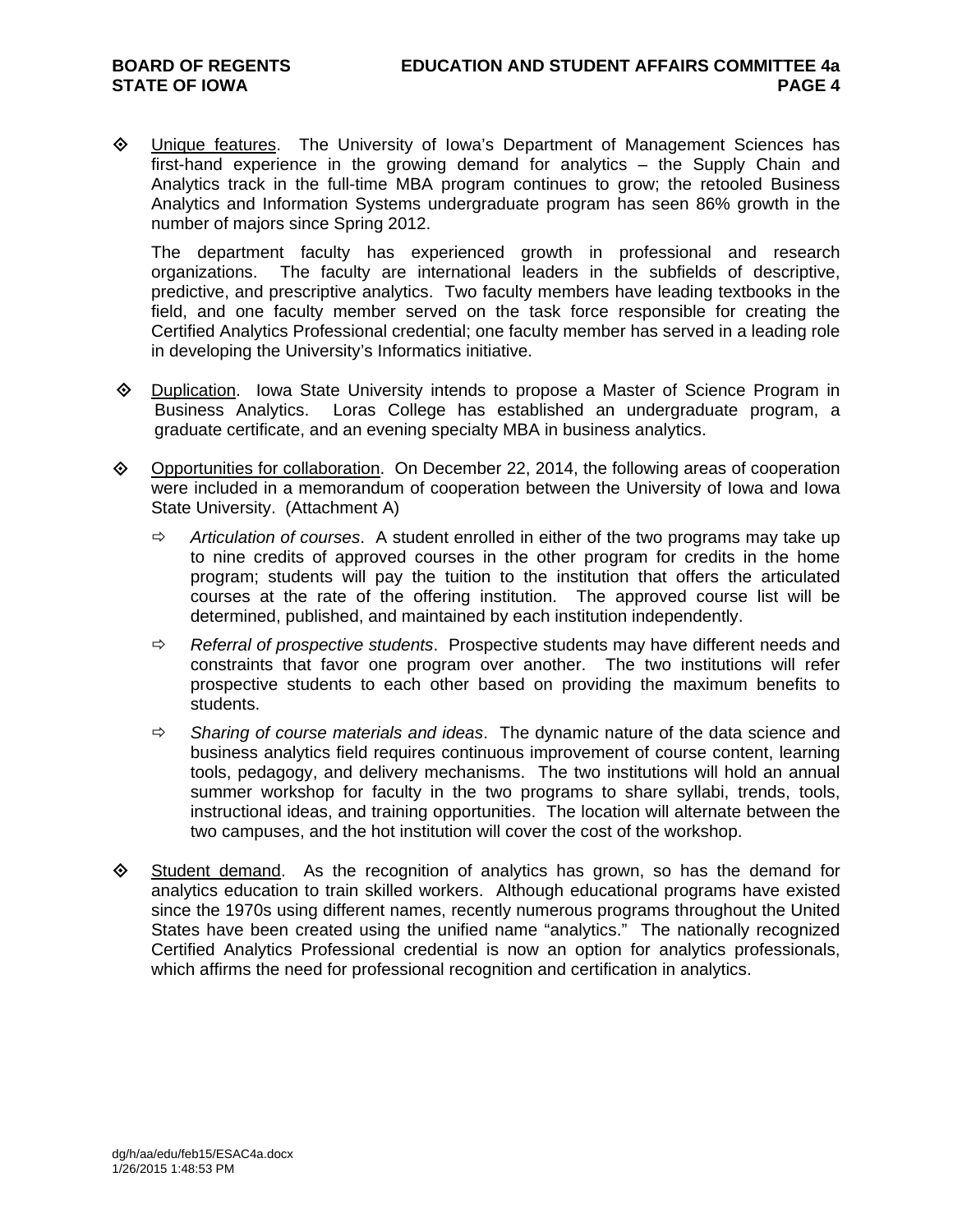The department indicated that the enrollment prospects are strong for the proposed program. In Fall 2014, the total number of students in the Certificate Programs was 28 (out of 40 applicants). Survey data from Iowa Workforce Development has helped the department to identify employers and industries in the Cedar Rapids Metropolitan Statistical Area (MSA) for the proposed program to target. Stakeholders have expressed their belief in the market potential for the proposed program, as demonstrated by numerous letters of support, including Aegon, Wellmark, and Proctor and Gamble.

According to an article in the *Washington Post* (September 15, 2013), George Washington University had an initial enrollment of 18 in their new graduate program in business analytics; the University of Maryland had an initial enrollment of 38. The University of Cincinnati rebranded its quantitative graduate program under the name "analytics" which resulted in an increase in applications and enrollments.

- Workforce need/demand. Today's businesses face increasing amounts of data. While business analytics is an emerging occupation, a 2011 report by the McKinsey Global Institute found that "there will be a need for 1.5 million more data-savvy managers to take full advantage of big data in the United States." Letters of support for the proposed program describe the breadth and scope of industries interested in the program, including Aegon US Investment Management, Wellmark Blue Cross and Blue Shield, ACT, Proctor & Gamble, John Deere, and Rockwell Collins. One comment provided included the following: "I can attest that business analytics is a critical part of our core skillset. Whether we are talking risk management, credit scoring and adjudication, pricing, insurance underwriting and risk management, budgeting and forecasting, collections and recovery, data mining, or business optimization, business analytics is at the heart of almost all that we do."
- $\Diamond$  Resources. The program is designed to be self-sustaining within the College of Business with a break-even enrollment of approximately 42 students, including all students enrolled in the master's and Certificate programs combined. Revenues include tuition and fees; costs include faculty salaries, staff salaries supporting the program's operation, extra compensation to pay an academic coordinator, facility costs to use the building infrastructure in downtown Cedar Rapids, and marketing and recruiting costs.

The proposed program will be administered and operated by the Department of Management Sciences with assistance provided by College of Business staff. The department will make admission decisions, develop the curriculum, provide student advising, and lead the academic aspects of the program. This will require a faculty coordinator, which will be a new, paid position. A committee appointed by the department executive officer will assist the faculty coordinator. College staff will provide logistical support for the program, including handling applications and enrollments, answering students' day-to-day questions, providing support at the classroom sites, and marketing the program. This will require the equivalent of a half-time staff member.

Faculty will teach in the program on-load; this will ensure faculty interest in the program and its success. Tenure-track faculty will be used primarily with opportunities for lecturers, while trying to limit the role of adjunct faculty. The department will require approximately two new faculty to fully support the master's program because the program will require seven additional courses each academic year (beyond the existing Certificate program) and full-time tenure-track faculty teach three courses per year. The number of new faculty could be reduced by using lecturers.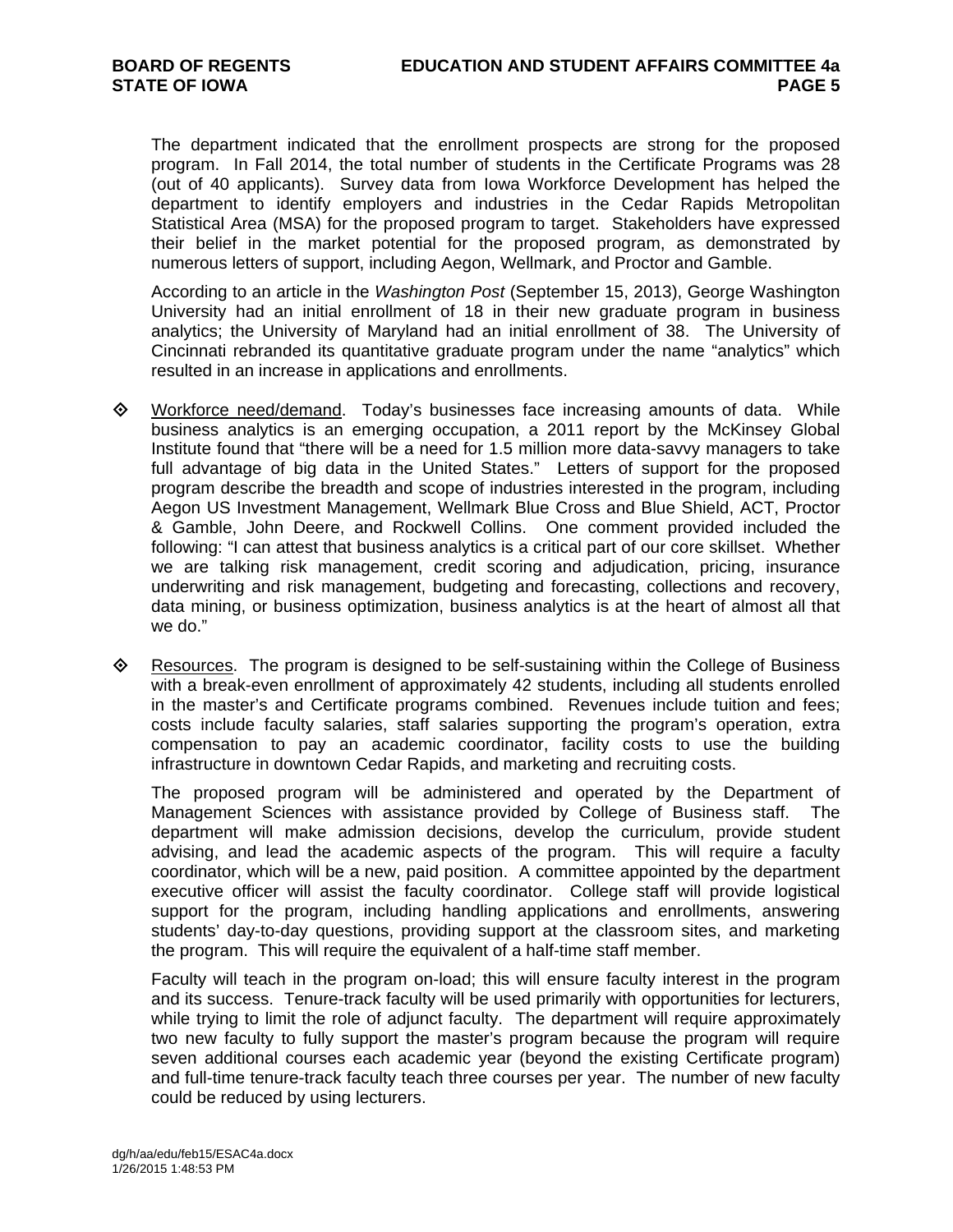To market and recruit for the program, the department will continue existing efforts for the Certificate in Business Analytics, which includes a website, e-mail and social media outreach, and targeted traditional advertising. The department will also continue direct company visits to raise awareness of the program.

Faculty from the Department of Management Science will provide the majority of instruction in the proposed program, but there will also be opportunities for courses taught by outside faculty, including from the Marketing, Finance, and Computer Science departments. Existing faculty are in place at the Cedar Rapids Center in downtown Cedar Rapids. No additional equipment will be required for the proposed program.

- Cost. The new costs for the proposed program including advertising, a half-time staff member, and faculty costs which will total \$220,040 in the first year, increasing to \$380,230 by the seventh year. The department anticipates that tuition will cover all on-going costs, including advertising, staff, and facility costs with an enrollment of 50.
- $\diamond$  Projected enrollment. The projected enrollment in Year One is 20, increasing to 50 by Year Seven.
- Potential for accreditation. The College of Business's regular accreditation process will include the proposed program.
- $\diamond$  Marketing plan. There are synergies between the certificate program and the proposed graduate program. The course requirements are designed to allow a student to move into the master's level work upon completion of the certificate coursework. It is anticipated that the demand generated for the certificate program will overlap into the recruitment efforts for the proposed program. The proposed program will have a pipeline of candidates from currently enrolled students in the certificate program. The department's prospect data base includes more than 150 candidates who are not yet enrolled in the certificate program but have expressed interest.

The College of Business has in-house marketing capabilities, which include customer insights, go-to-market strategy, customer relationship management, digital marketing, messaging, media buying, measurement, and optimization. The department anticipates using owned media, earned media, and paid media.

As prospective working professionals in Iowa express interest in the program, dedicated staff will provide timely follow-up, address concerns, providing additional information, and provide guidance to enrollment. This level of personal attention ensures a positive student experience leading to enrollment.

**Examplementation.** Creation of the proposed program will become effective upon approval by the Board of Regents and will be included in the University's General Catalog. The anticipated implementation date is Fall 2015.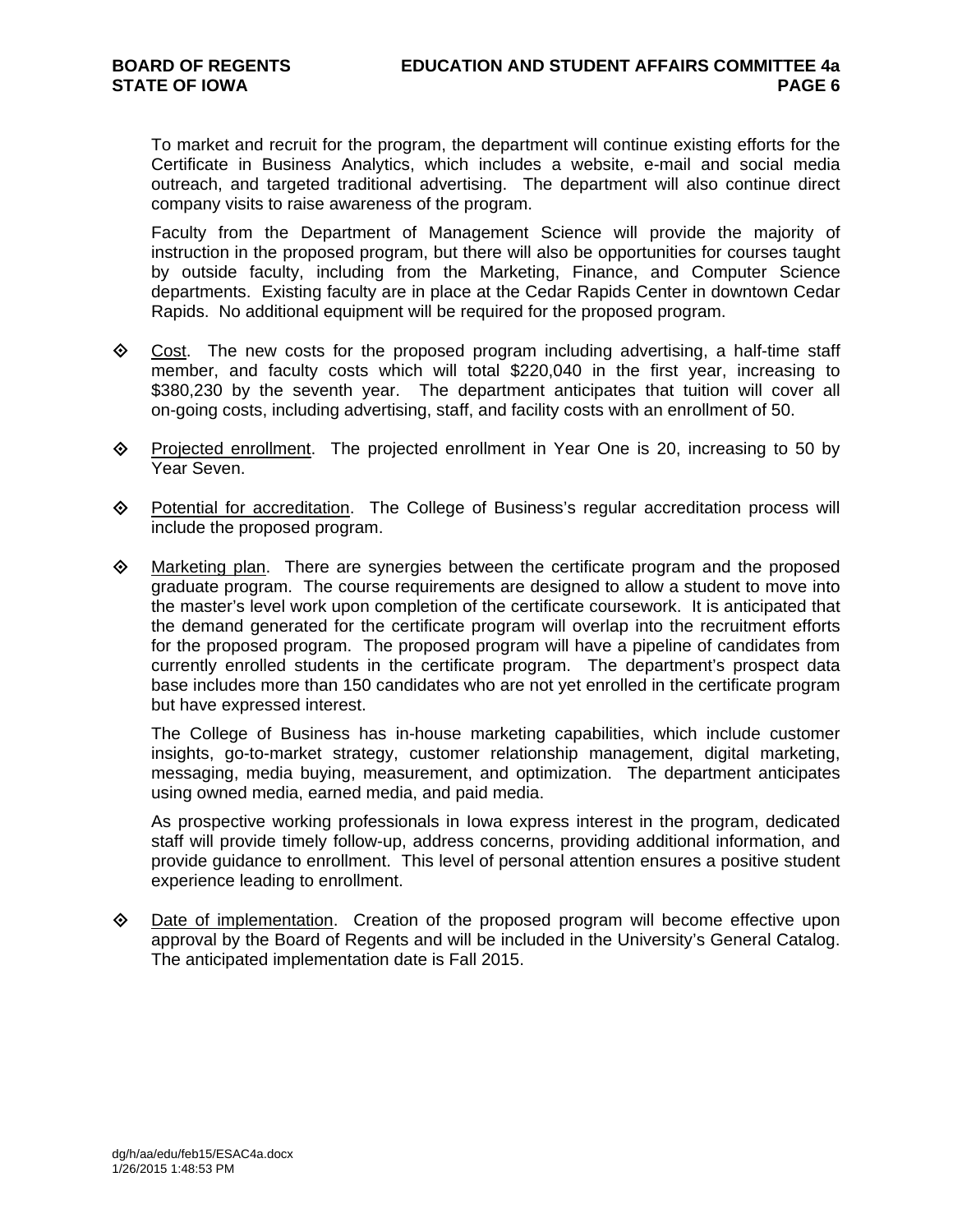Iowa State University University of Iowa Ames, Iowa 50011 **Iowa City**, Iowa 52242

# **College of Business Tippie College of Business**

2000 Gerdin Business Building 108 John Pappajohn Business Building

#### **Memorandum of Cooperation on Graduate Business Analytics Programs**  January 15, 2015

# **1. Background**

The digital revolution empowered by the Internet and computer technology in business and individual life during the last several decades has generated unimaginable amounts of data in the form of digital records stored in databases and files servers. The volume, velocity, and variety of these data have produced a new set of problems and challenges for businesses and organizations in their pursuit of competitiveness, effectiveness, and efficiency. These problems and challenges have also created unprecedented opportunities for businesses and organizations to discover, model, understand, and serve their customers and partners in ways never imagined and in details never possible before. Businesses and organizations that are able to master this data deluge, a.k.a. Big Data, will have a tremendous competitive advantage over their competition in the marketplace.

As the need for implementing data analytic solutions grows, demand for professionals who understand and are capable of working with, exploring and exploiting Big Data – the profession of business analytics – has exploded in recent years. According to McKinsey Global Institute, by 2018 "the United States alone could face a shortage of 140,000 to 190,000 people with deep analytical skills as well as 1.5 million managers and analysts with the know-how to use the analysis of Big Data to make effective decisions."

To meet the growing demand for graduates and professionals with data analytic skills, Iowa State University and the University of Iowa have developed and implemented various flavors of business analytics programs in their undergraduate and graduate programs during the last five years. For example, the Department of Supply Chain and Information Systems in the College of Business at Iowa State University offers a business analytics track in its MIS major, and the Department of Management Sciences in the Tippie College of Business at the University of Iowa offers an undergraduate major and graduate certificate in business analytics.

In the Fall of 2014, both institutions independently developed proposals for graduate degree programs in business analytics to further expand the scope, skill, sophistication, and delivery of their business analytics offerings. While both proposals aim to deliver graduate level courses and degrees to students interested in advanced business analytics, they differ significantly in target audience and delivery methods. ISU's Master of Business Analytics program is a 30 credit blended delivery program targeting working professionals nationally, with a mixture of online (70%) and on-campus (30%) courses. In contrast, Iowa's Master of Science in Business Analytics program is a 30-credit evening program targeting working professionals with face-toface courses in various locations in Iowa. However, a review of the curricula of the two proposed programs suggests that there are similarities in at least some of the courses related to the fundamentals of business analytics, providing a foundation for collaboration between the two programs.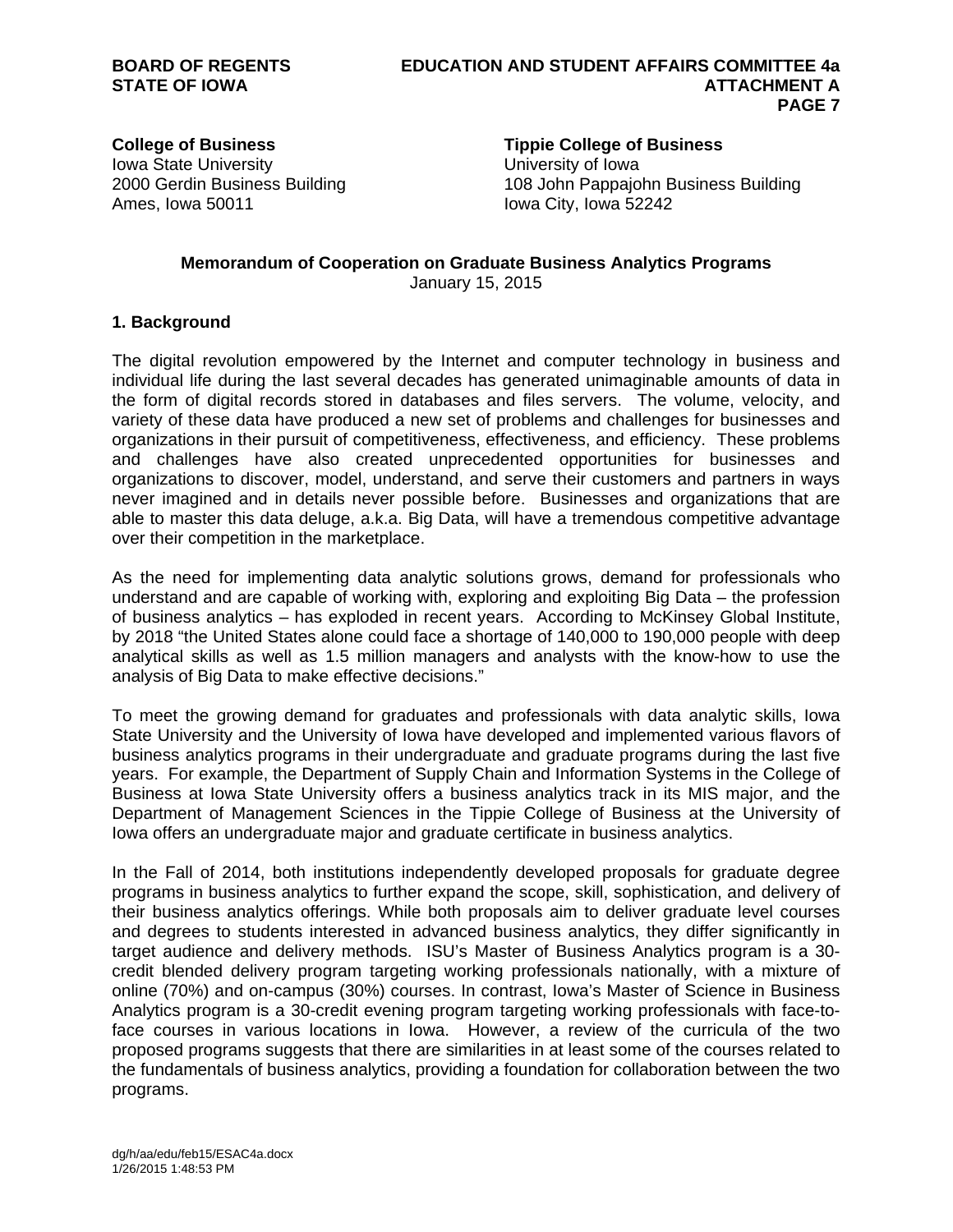# **2. Areas of Cooperation**

The faculty and leadership at the two institutions (the College of Business at Iowa State University and the Tippie College of Business at University of Iowa) enthusiastically embrace the idea that cooperation between the two programs will benefit first and foremost students, data science professionals, businesses, and organizations in the State of Iowa, and will enhance the quality of both programs in the long run. The two faculties have thus agreed to the following collaboration activities with the option to develop future collaboration ideas where appropriate.

# *2.1 Articulation of Courses*

A student enrolled in either of the two programs may take up to 9 credits of approved courses in the other program for credits toward the home program, and students will pay the tuition to the institution that offers the articulated courses at the rate of the offering institution. The approved course list should be determined, published, and maintained by each institution independently.

# *2.2 Referral of Prospective Students*

Prospective students may have different needs and constraints that favor one program to another between the two proposed business analytics programs. The two institutions agree that each program should refer prospective students deemed more appropriate for the other program to that program in order to provide the maximum benefits to the students.

# *2.3 Sharing of Course Material and Ideas*

The dynamic nature of the data science and business analytics field requires continuous improvement of course content, learning tools, pedagogy, and delivery mechanisms. The two institutions agree to hold an annual workshop in the summer for faculty involved in the business analytics programs to share syllabi, trends, tools, instructional ideas, and training opportunities. The location will alternate between the two campuses, and the hosting institution will cover the cost of the workshop excluding travel and lodging expenses of the participants.

# **3. Additional Provisions**

This memorandum reflects the intention of the parties to establish a mutually beneficial relationship but does not create any legally binding obligations.

This memorandum is in-place for a period of five years, and may be renewed thereafter by mutual consent.